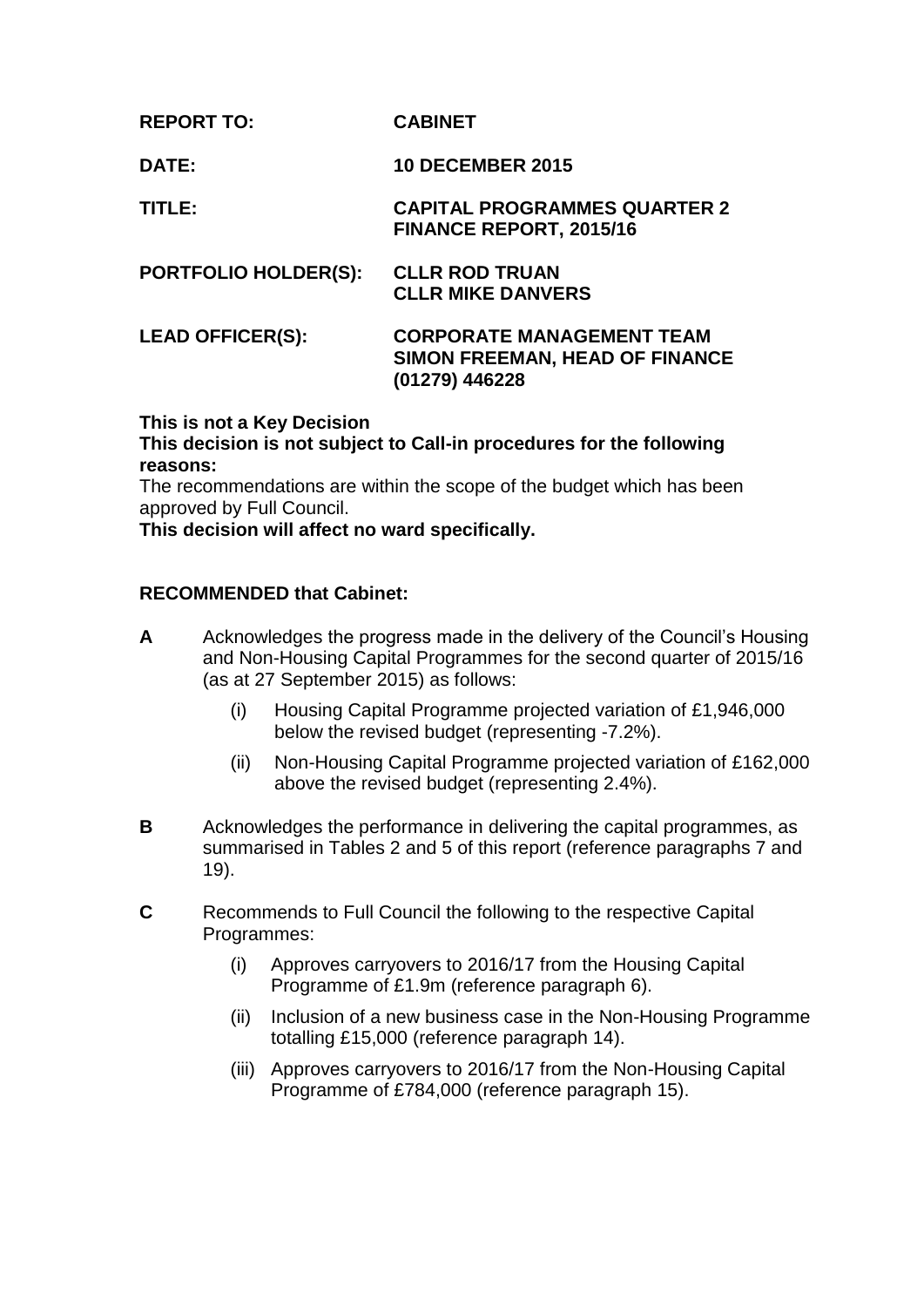## **REASON FOR DECISION**

**A** To ensure that Cabinet reviews performance against the Council's approved 2015/16 Housing and Non-Housing Capital Programmes.

# **BACKGROUND**

- 1. This report on the Capital Programme forms part of the suite of budget monitoring reports provided to Cabinet each quarter. Further monthly monitoring and review is formally conducted by Corporate Management Team and Heads of Service to ensure close supervision over the Council's financial position throughout the year.
- 2. In February 2015 Council approved a Housing Capital Programme for 2015/16 totalling £26,772,000 and a Non-Housing Capital Programme totalling £5,840,000.
- 3. The Housing Capital Programme in 2015/16 continues to deliver the significant investment plans for the Councils housing assets and builds upon the Decent Homes standard which were achieved in March 2015.

## **SUMMARY OF THE QUARTER TWO CAPITAL PROGRAMMES' FINANCIAL PERFORMANCE – 2015/16**

## **Housing Capital Programme**

4. At Quarter 2 the projected outturn is £25,103,000, being £1,946,000 below the revised budget approved in September 2015 (£1,669,000 below the original annual programme, prior to adding in any carry-overs from 2014/15).

| 2015-16 Budget Stage                                          | £000s  | <b>Date Approved</b> |
|---------------------------------------------------------------|--------|----------------------|
| <b>Original Budget</b>                                        | 26,772 | 5 Feb 15             |
| Carryovers from 2014/15                                       | 76     | 23 Jul 15            |
|                                                               | 26,848 |                      |
| 2015/16 Revisions (Quarter 1)                                 | 201    | 17 Sep 15            |
| Revised Budget as at Quarter 1                                | 27,049 |                      |
| <b>Projected Outturn as at Quarter 2</b>                      | 25,103 |                      |
| <b>Variance from Revised Budget</b><br>$(1,946)$ below budget |        |                      |

# **TABLE 1. Housing Capital Programme as at Quarter 2**

- 5. The variance is due mainly to the following two factors, which are proposed to be carried over into the 2016/17 Programme:
	- i) £1,450,000 relating to planned energy efficiency work which is in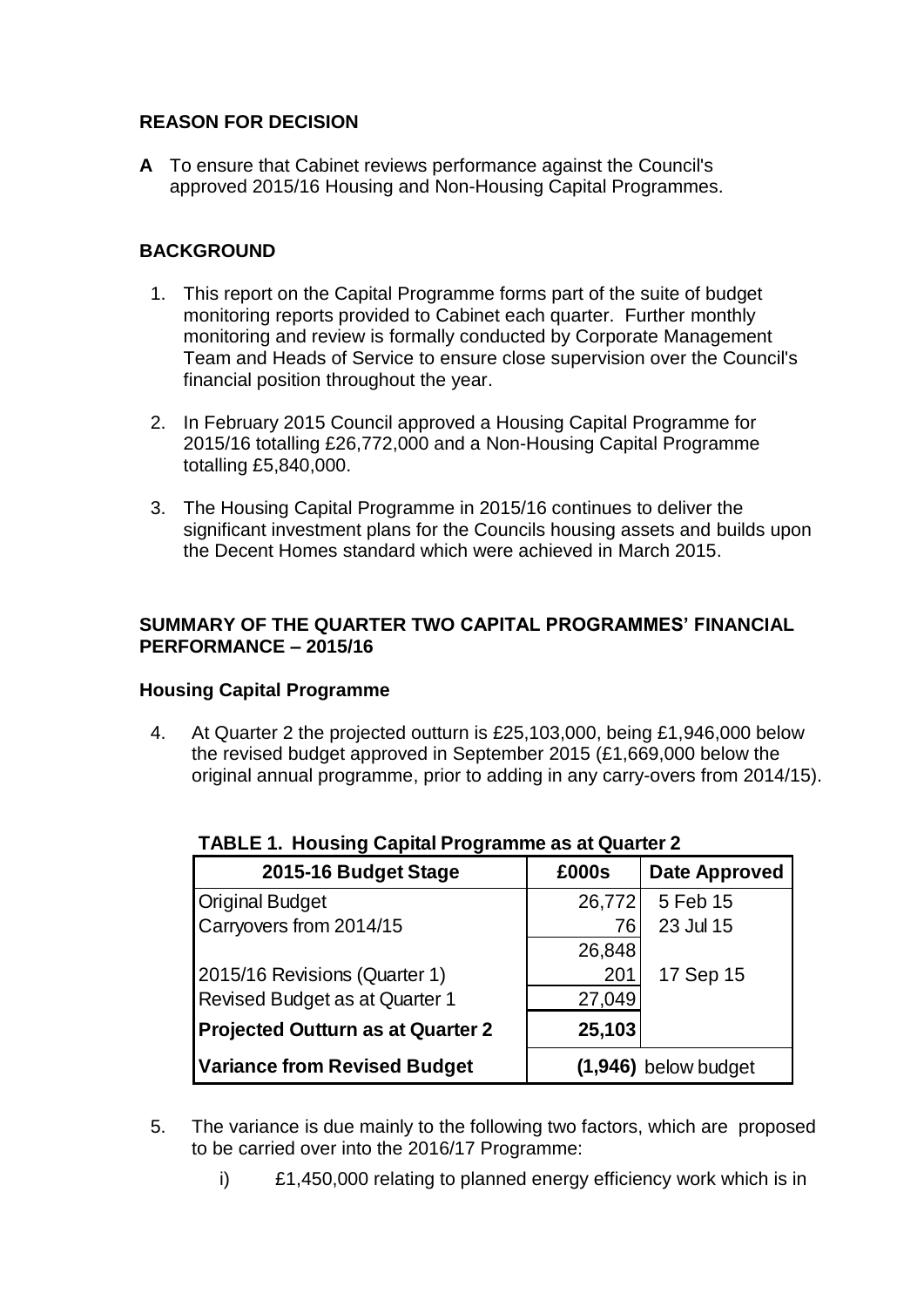the preparation and consultation stage, but which will not start on site until April 2016.

- ii) £450,000 planned internal works at Sumners Farm Close, now due for completion in 2016/17.
- 6. A summary of the forecast outturn expenditure for individual projects in the Housing Capital Programme in 2015/16, together with their financing, is given in Table 2 below. Further details of each project are contained within Appendix A to this report.

#### **TABLE 2 Housing Capital Programme 2015/16**

|                                                               | Original<br><b>Estimate</b><br>including<br>carryovers<br>Feb 2015 | <b>Revised</b><br><b>Budgets</b><br><b>Quarter 1</b> | <b>Net</b><br>Spend to<br>date | Projected<br><b>Outturn</b> | Variance<br><b>Revised</b><br><b>Budget to</b><br>Projected<br><b>Outturn</b> | <b>ANNEX</b><br>A<br><b>Details</b> |
|---------------------------------------------------------------|--------------------------------------------------------------------|------------------------------------------------------|--------------------------------|-----------------------------|-------------------------------------------------------------------------------|-------------------------------------|
|                                                               | £000s                                                              | £000s                                                | £000s                          | £000's                      | £000s                                                                         |                                     |
| <b>Internal Works</b><br>Structural: Barley Croft and         | 6,330                                                              | 8,235                                                | 2,731                          | 7,543                       | (692)                                                                         | $A1-3$                              |
| Lower Meadow                                                  | 3,286                                                              | 1,000                                                | 651                            | 1,000                       | 0                                                                             |                                     |
| Windows & Doors                                               | 3,530                                                              | 3,100                                                | 219                            | 3,100                       | 0                                                                             |                                     |
| Dampness                                                      | 152                                                                | 158                                                  | 47                             | 174                         | 16                                                                            |                                     |
| <b>External Works</b>                                         | 4,420                                                              | 4,455                                                | 317                            | 4,509                       | 54                                                                            |                                     |
| <b>Environmental Works</b>                                    | 51                                                                 | 51                                                   | $\mathbf 0$                    | 141                         | 90                                                                            | A7                                  |
| Other Works                                                   | 1,496                                                              | 1,971                                                | 773                            | 2,027                       | 56                                                                            | A <sub>6</sub>                      |
| <b>Leasehold Works</b><br><b>Electrical Upgrades and Fire</b> | 576                                                                | 576                                                  | 0                              | 576                         | 0                                                                             |                                     |
| Safety                                                        | 1,011                                                              | 1,068                                                | 28                             | 1,071                       | 4                                                                             |                                     |
| <b>Energy Efficiency</b>                                      | 1,769                                                              | 2,126                                                | 386                            | 683                         | (1, 443)                                                                      | A <sub>9</sub>                      |
| <b>Disabled Adaptations</b>                                   | 809                                                                | 899                                                  | 140                            | 965                         | 66                                                                            | A10                                 |
| Pathfinder Project - New Build                                | 1,856                                                              | 1,848                                                | 1,606                          | 1,845                       | (3)                                                                           |                                     |
| <b>Total Fees</b>                                             | 1,256                                                              | 1,256                                                | 628                            | 1,214                       | (42)                                                                          |                                     |
| Housing IT Development                                        | 306                                                                | 306                                                  | 63                             | 256                         | (50)                                                                          | A11                                 |
| <b>TOTAL EXPENDITURE</b>                                      | 26,848                                                             | 27,049                                               | 7,589                          | 25,103                      | (1,946)                                                                       |                                     |
|                                                               |                                                                    |                                                      |                                |                             |                                                                               |                                     |
| Financed by:                                                  |                                                                    |                                                      |                                |                             |                                                                               |                                     |
| Capital receipts - Right to Buy                               | 1,338                                                              | 1,338                                                |                                | 1,574                       |                                                                               |                                     |
| <b>Other Capital Receipts</b>                                 | 551                                                                | 545                                                  |                                | 553                         |                                                                               |                                     |
| Major Repairs Reserve                                         | 11,270                                                             | 11,270                                               |                                | 10,811                      |                                                                               |                                     |
| Leaseholder Contributions                                     | 486                                                                | 486                                                  |                                | 600                         |                                                                               |                                     |
| <b>Grant Funding</b>                                          | 1,017                                                              | 1,187                                                |                                | 1,067                       |                                                                               |                                     |
| <b>Direct Revenue Contribution</b>                            | 12,186                                                             | 12,223                                               |                                | 10,498                      |                                                                               |                                     |
| <b>TOTAL FINANCING</b>                                        | 26,848                                                             | 27,049                                               |                                | 25,103                      |                                                                               |                                     |

7. The original capital programme had assumed 60 "Right to Buy" (RTB) Sales in 2015/16. As at 27 September 2015, 26 RTB disposals had been completed. However, analysis of applications in progress indicates that the level of sales could reach 69 in 2015/16. The impact of this projection on the financing of the Housing Capital Programme increases the capital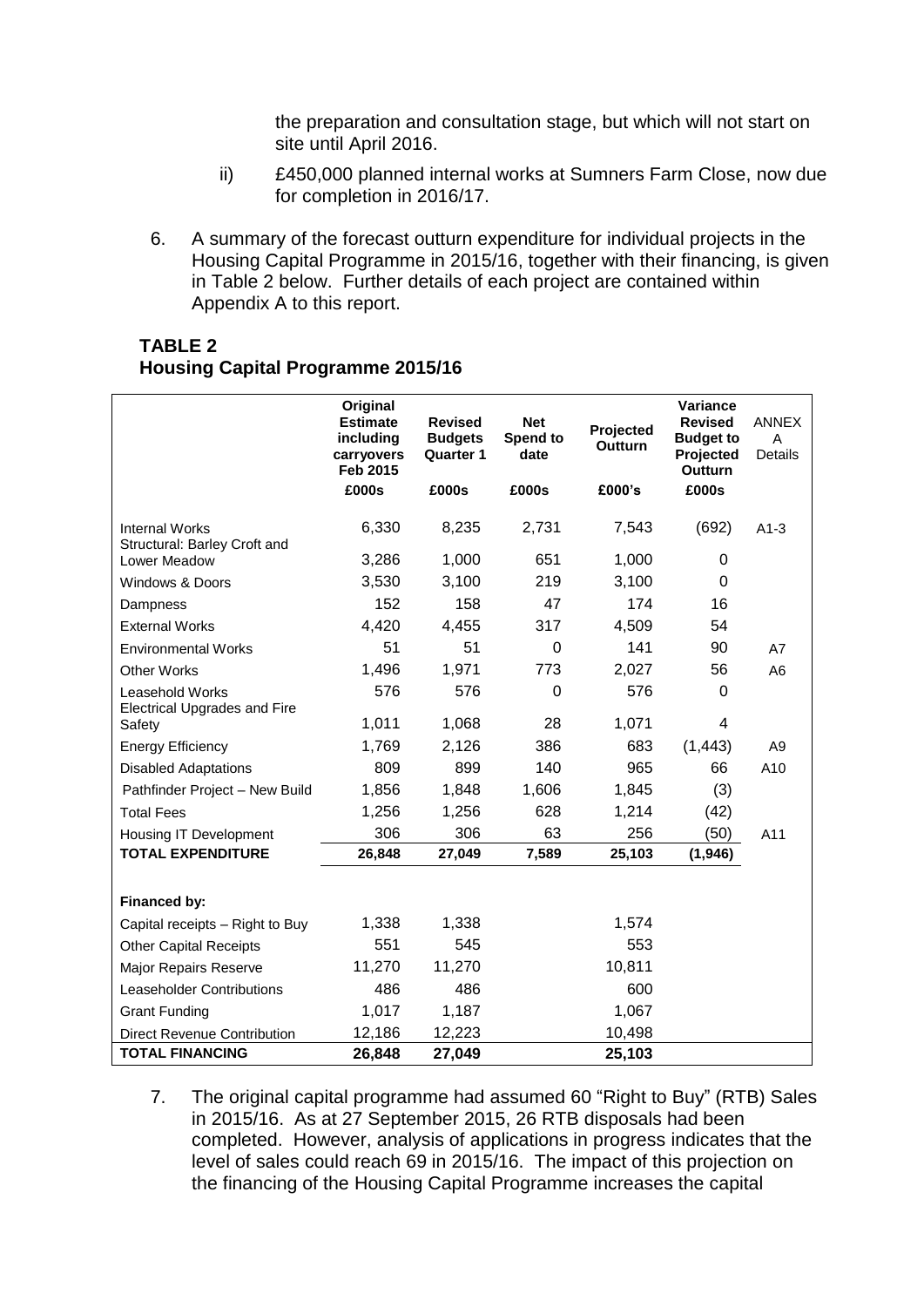receipts from RTB sales to £1,574,000. The sale of properties continues to be driven by the Government's re-invigoration of RTB sales which increased the discount available and has raised tenant awareness*.* Incentives included a reduced qualification time limit, from 5 years to 3 years, before a tenant can buy their property - there is currently no evidence that this reduction has had an impact on the planned or actual RTB sales.

- 8. The external works programme includes work to leasehold properties, from which it is estimated that the income from leaseholders will increase to £600,000 for 2015/16 (original estimate £486,000).
- 9. At 31 March 2015 there was a nil balance on the Major Repairs Reserve (MRR). Under proper accounting practice, the charge to the HRA for depreciation, now projected to be £10,811million in 2015/16, is transferred to the MRR which, in turn, is utilised to support the Housing Capital Programme for an equivalent sum.

## **Non-Housing Capital Programme**

10. At Quarter 2 the projected outturn is £6,945,000, being £162,000 above the revised budget approved in September (£1,105,000, above the original annual programme prior to any carry-overs from 2014/15).

| 2015-16 Budget Stage                     | £000s            | <b>Date Approved</b> |
|------------------------------------------|------------------|----------------------|
| <b>Original Budget</b>                   | 5,840            | 5 Feb 15             |
| Carryovers from 2014/15                  | 883              | 23 Jul 15            |
|                                          | 6,723            |                      |
| 2015/16 Revisions                        | 60               |                      |
| Revised Budget as at Quarter 1           | 6,783            |                      |
| <b>Projected Outturn as at Quarter 2</b> | 6,945            |                      |
| <b>Variance from Revised Budget</b>      | 162 above budget |                      |

**TABLE 3. Non-Housing Capital Programme as at Quarter 2**

- 11. The Non-Housing Capital Programme of work enables the Council to meet its statutory, contractual and health and safety obligations. Included within the carry forward of £883,000 are grant-funded schemes amounting to £570,000.
- 12. The net variance above budget is due mainly to the following factors (see overleaf):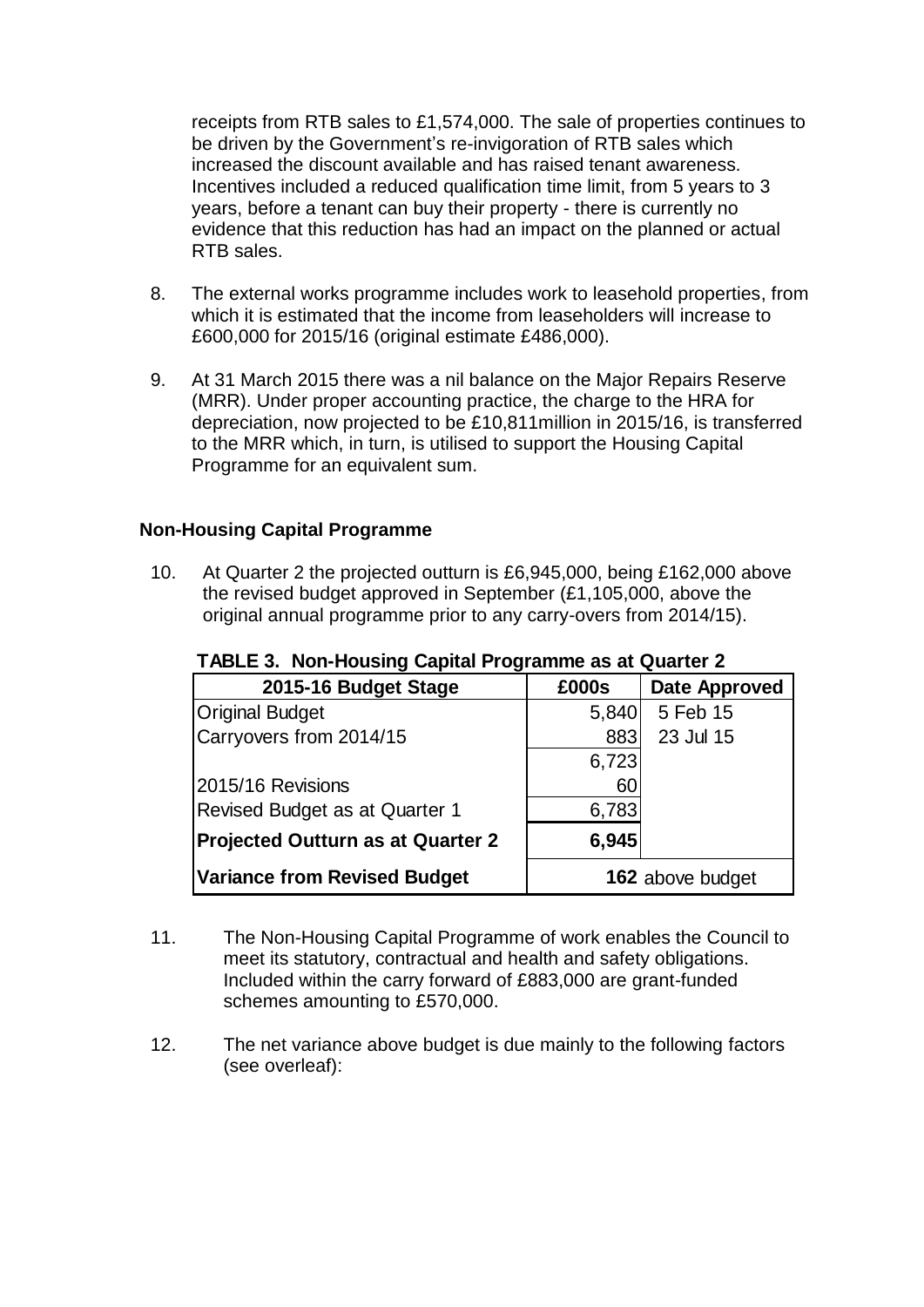#### **Non-Housing Capital Programme - Major Variations Q2**

|   | This incorporates the purchase of land at Latton Farm<br>into the Capital Programme, being part of the self-<br>financing project to facilitate the moving of Harlow<br>Rugby Club and development of residential property at<br>Ram Gorse. |         | £000s<br>710 |
|---|---------------------------------------------------------------------------------------------------------------------------------------------------------------------------------------------------------------------------------------------|---------|--------------|
|   | Contract variations required for the Town Park project,<br>to be financed from Heritage Lottery Fund and grant<br>funding.                                                                                                                  |         | 510          |
|   | Various projects within Place Service, including:<br>Latton Bush Centre, Projects deferred to 2016/17                                                                                                                                       | £(167k) |              |
|   | Commercial Props for which funding has been<br>allocated but are awaiting development of business<br>cases, procurement processes, etc prior to<br>commencement                                                                             | £(539k) |              |
|   | <b>Community Buildings, including Fernhill Travellers</b><br>scheme added to programme and carry over of Town<br>Centre Realm expenditure                                                                                                   | £257k   |              |
|   | <b>Other Minor Variances in Place Service</b>                                                                                                                                                                                               | E(41k)  |              |
|   |                                                                                                                                                                                                                                             |         | (490)        |
|   | Garages appropriated to the General Fund: re-<br>alignment of capital works budgets                                                                                                                                                         |         | (390)        |
| п | Financial Management System - transfer of<br>implementation costs to 2016/17 in order to reduce<br>impact on closure of accounts processes for 2015/16.                                                                                     |         | (170)        |
|   | Other minor variations                                                                                                                                                                                                                      |         | 8)           |
|   |                                                                                                                                                                                                                                             |         | 162          |

- 13. Further details of expenditure relating to projects are contained within ANNEX A to this report, together with financing implications related to these.
- 14. A new business case (not included in the projected outturn in paragraph 11, above) has been made for capital expenditure and is included in the recommendations to this report for approval. The business case is for essential Civic Centre maintenance.
- 15. The following carry overs amounting to £784,000 have been requested by services to be carried over into the 2016/17 Programme (see overleaf):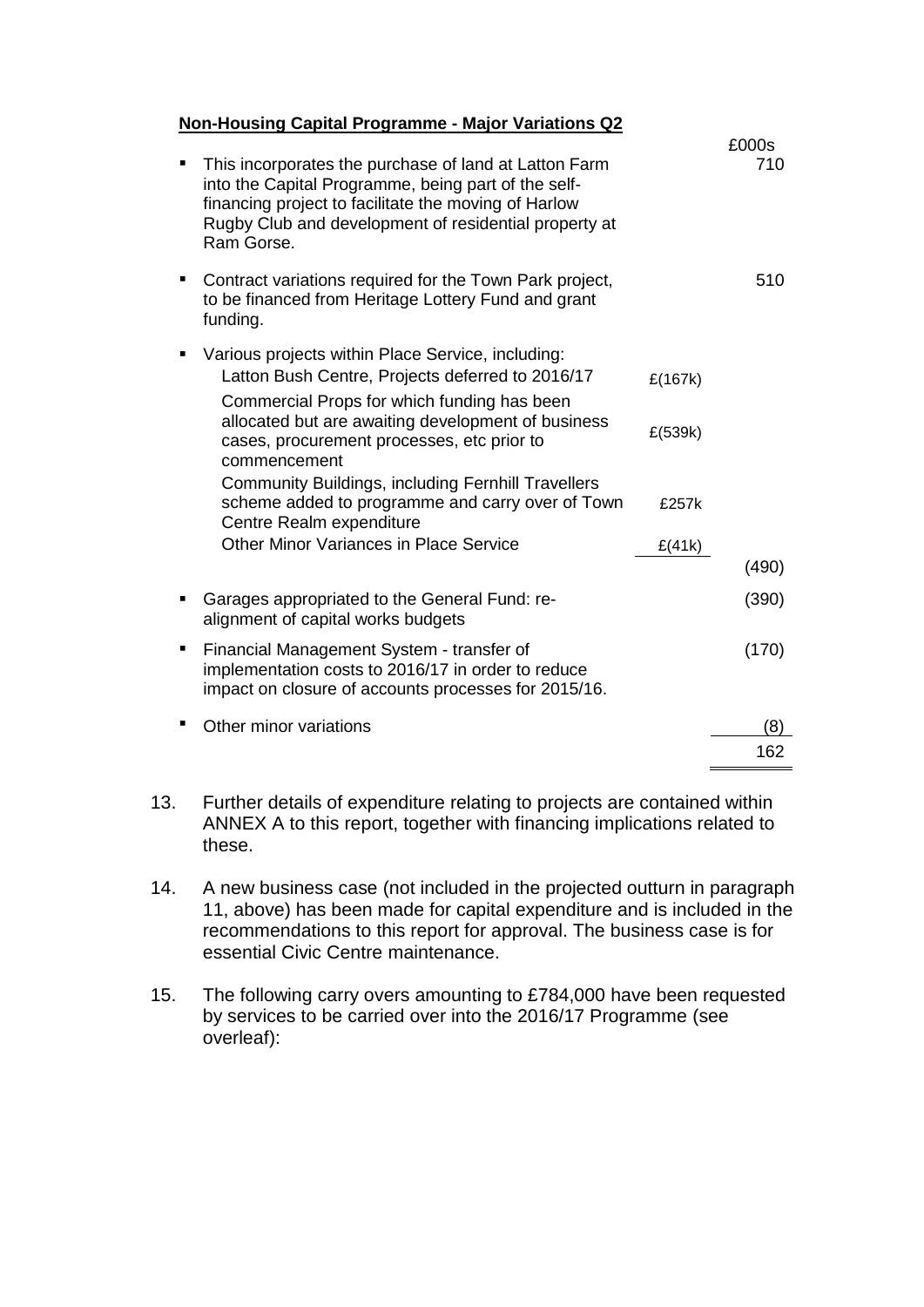| <b>Service</b>                | <b>Nature of Carryover for Recommendation</b>                                                                                                                                                                                                                                                                                                                        | £       | £       |
|-------------------------------|----------------------------------------------------------------------------------------------------------------------------------------------------------------------------------------------------------------------------------------------------------------------------------------------------------------------------------------------------------------------|---------|---------|
| Finance                       | Whilst preparatory work will be carried out during 2015/16, the<br>major part of upgrading the Financial Management System,<br>Agresso, will be carried out in 2016/17, to ensure closedown of<br>accounts is not affected. This has also been required to<br>accommodate infrastructure requirements and appointment of<br>key personnel within IT and Accountancy. |         | 170,000 |
| <b>Community</b><br>Wellbeing | Playhouse Boiler - This project at the Playhouse is delayed due<br>to the lead-in time required on the installation.                                                                                                                                                                                                                                                 |         | 42,000  |
| <b>Place</b>                  | Re-roofing to units at LBC - Project deferred pending asbestos<br>removal work.                                                                                                                                                                                                                                                                                      | 65,000  |         |
|                               | Refurbishment LBC Old Dining Hall & Kitchen - Project now<br>planned for 2016/17                                                                                                                                                                                                                                                                                     | 77,000  |         |
|                               | Re-roofing works to Sherards Hatch Common Room - Works<br>has to be scheduled for summer holiday period                                                                                                                                                                                                                                                              | 62,000  |         |
|                               | Bush Fair CCTV - Timing and scale of project under review                                                                                                                                                                                                                                                                                                            | 6,000   |         |
|                               | Church Langley Playing Fields - Parking - Subject to a Match<br>Funding agreement with SEHSYA                                                                                                                                                                                                                                                                        | 22,000  |         |
|                               | Town Centre Public Realm Improvements - Awaiting working<br>group direction on content of scheme                                                                                                                                                                                                                                                                     | 320,000 |         |
|                               | <b>Civic Centre Maintenance</b>                                                                                                                                                                                                                                                                                                                                      | 20,000  |         |
|                               |                                                                                                                                                                                                                                                                                                                                                                      |         | 572,000 |
|                               | <b>Total for Carryover Recommendation</b>                                                                                                                                                                                                                                                                                                                            |         | 784,000 |

- 16. Projected asset disposals to support the Non-Housing Capital Programme are forecast to be £600,000 for the sale of land at Ram Gorse (Rugby Club) in 2015/16. The disposals that were included in the original estimate 2015/16 are now scheduled for disposal in 2016/17 (£874,000).
- 17. Estimated internal borrowing in 2015/16 is £2,285,000 (Estimate £1,772,000).
- 18. Details of the Non-Housing Capital Programme expenditure and financing are given in Table 2 below. Further details of projects are contained within ANNEX A to this report.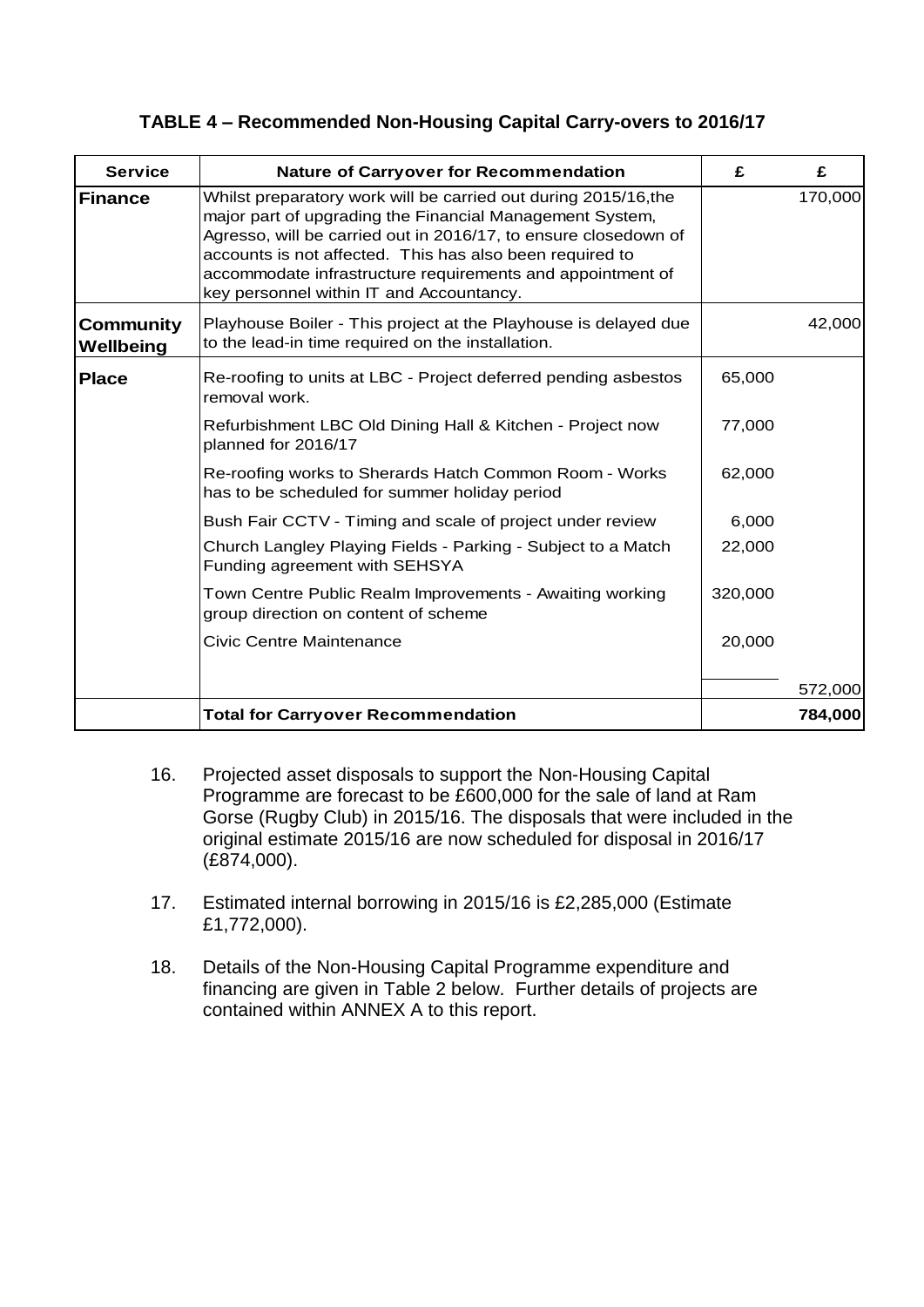### **TABLE 5 Non-Housing Capital Programme 2015/16**

|                                                               | Original<br><b>Estimate</b><br><b>Feb 2015</b> | <b>Revised</b><br><b>Budget</b><br><b>Quarter 1</b><br>(including<br>carryovers) | <b>Net</b><br>Spend to<br><b>Date</b> | Projected<br><b>Outturn</b> | Variance:<br>Projected<br>Outturn<br>to<br><b>Revised</b><br><b>Budget</b> | Details<br>in<br>report<br>or<br><b>ANNEX</b><br>A |
|---------------------------------------------------------------|------------------------------------------------|----------------------------------------------------------------------------------|---------------------------------------|-----------------------------|----------------------------------------------------------------------------|----------------------------------------------------|
|                                                               | £000s                                          | £000s                                                                            | £000s                                 | £000s                       | £000s                                                                      |                                                    |
| <b>Expenditure:</b>                                           |                                                |                                                                                  |                                       |                             |                                                                            |                                                    |
| Governance                                                    | 15                                             | 15                                                                               | $\mathbf 0$                           | $\Omega$                    | (15)                                                                       |                                                    |
| Finance                                                       | 236                                            | 344                                                                              | 23                                    | 174                         | (170)                                                                      | A19-A20                                            |
| <b>Community Wellbeing</b>                                    | 1,438                                          | 1,671                                                                            | 269                                   | 1,678                       | 7                                                                          | A16,                                               |
| <b>Place Services</b>                                         | 2,203                                          | 2,457                                                                            | 151                                   | 1,967                       | (490)                                                                      | A25-A26                                            |
| Place Services (Town Park HLF)                                | 1,300                                          | 1,648                                                                            | 1,531                                 | 2,158                       | 510                                                                        | A27-A28                                            |
| <b>GF Garages</b>                                             | 648                                            | 648                                                                              | 56                                    | 258                         | (390)                                                                      | 13                                                 |
| Latton Farm                                                   |                                                |                                                                                  | 0                                     | 710                         | 710                                                                        | A29-A30                                            |
| <b>Total expenditure</b>                                      | 5,840                                          | 6,783                                                                            | 2,030                                 | 6,945                       | 162                                                                        |                                                    |
| Financed by:                                                  |                                                |                                                                                  |                                       |                             |                                                                            |                                                    |
| Capital Receipts - Right To Buy                               | 204                                            |                                                                                  |                                       | 199                         |                                                                            |                                                    |
| <b>Asset Disposals</b>                                        | 1,124                                          |                                                                                  |                                       | 600                         |                                                                            | A30                                                |
| <b>Direct Revenue Contribution</b>                            | 719                                            |                                                                                  |                                       | 286                         |                                                                            |                                                    |
| <b>Earmarked Resources</b>                                    | 1,693                                          |                                                                                  |                                       | 3,247                       |                                                                            |                                                    |
| <b>Disabled Facilities Grant-</b><br><b>Strategic Housing</b> | 323                                            |                                                                                  |                                       | 323                         |                                                                            | A23                                                |
| <b>Renovation Loans</b>                                       | 5                                              |                                                                                  |                                       | 5                           |                                                                            |                                                    |
| <b>Prudential Borrowing</b>                                   | 1,772                                          |                                                                                  |                                       | 2,285                       |                                                                            |                                                    |
| <b>Total Financing:</b>                                       | 5,840                                          |                                                                                  |                                       | 6,945                       |                                                                            |                                                    |

| <b>Impact of Prudential Borrowing</b>                                               | £000s |
|-------------------------------------------------------------------------------------|-------|
| Borrowing to support Non-Housing Capital Programme as at 31 March<br>2015           | 2,795 |
| New borrowing to finance shortfall in Non-Housing Capital Programme,<br>2015/16     | 2,285 |
| Projected Borrowing to support Non-Housing Capital Programme as<br>at 31 March 2016 | 5.080 |

## **Risks and Opportunities**

- 19.Key risks in the delivery of the 5 year Housing Investment programme are the performance of contractors and the Council's capacity to deliver a greatly increased housing capital programme with changing priorities.
- 20. Housing capital funding is at risk from the proposed rent reduction to tenanted properties announced in the Government's Summer Budget. This has major implications for the 30 year HRA Business Plan, which is being revised and will be reported to Cabinet on 28 January 2015.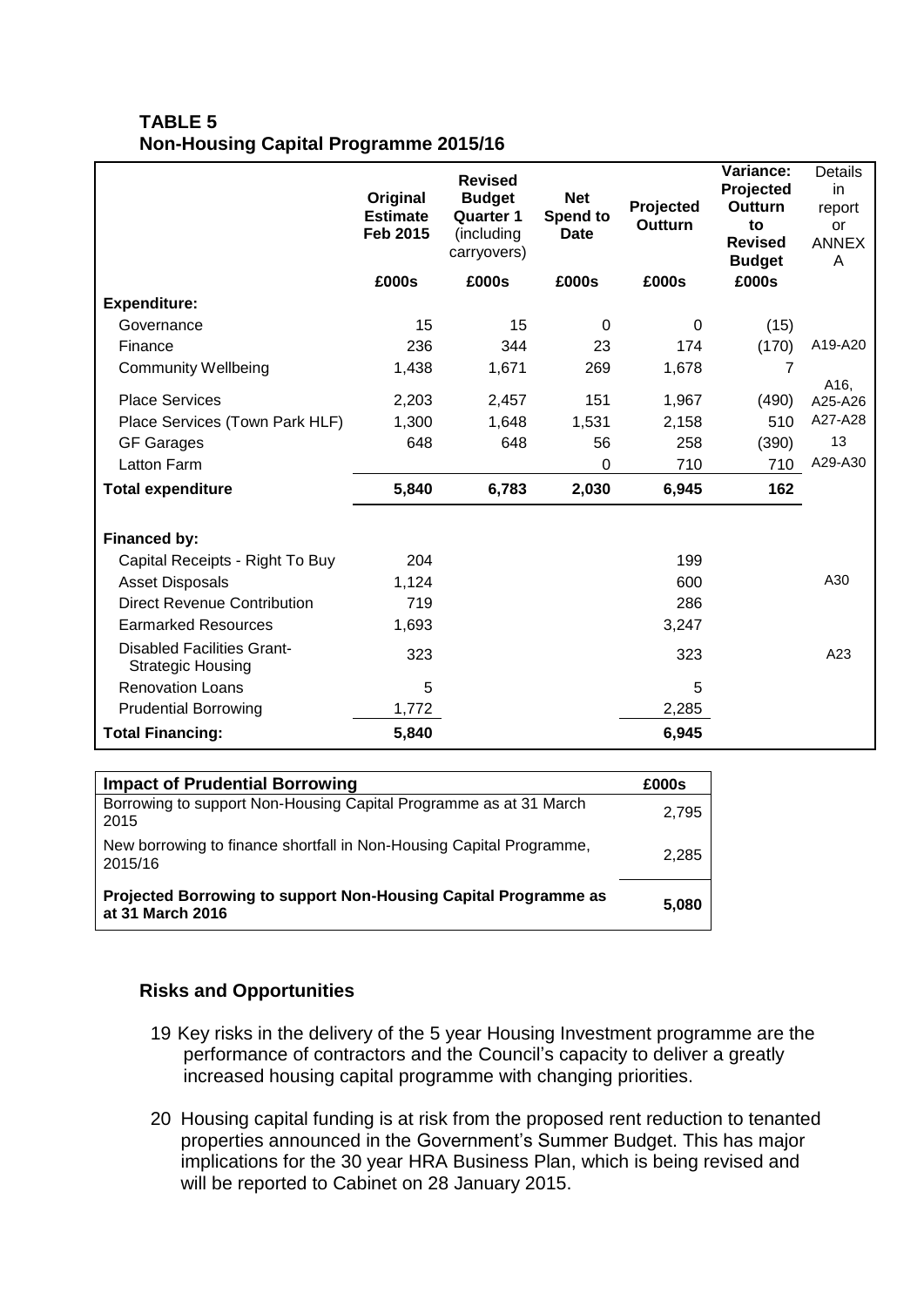- 21. Although the Council undertook an extensive housing property stock condition survey, it did not expose roof areas which upon more detailed examination have revealed a number of fire risks. The additional cost which may arise will have an impact on the programme and timing of delivery of the programme.
- 22. Key risks in the Non-Housing Capital Programme are centred around the outcome of the stock condition surveys and reviews including the result of the local plan review and the implications for future capital budgets.

### **IMPLICATIONS**

#### **Place Services (includes Regeneration)** Contained within the body of the report.

Author: **Graeme Bloomer, Head of Regeneration**

#### **Finance (Includes ICT)**

As contained in the body of the report. Author: **Simon Freeman, Head of Finance**

### **Housing**

As contained in the body of the report. Author: **Andrew Murray, Head of Housing**

#### **Community Wellbeing (includes Equalities and Social Inclusion)** None specific.

Author: **Jane Greer**, **Head of Community Wellbeing**

#### **Governance (includes HR)**

None specific. Author: **Brian Keane, Interim Head of Governance**

#### **Glossary of terms/abbreviations used**

| <b>CLG</b> | Department of Communities and Local Government        |
|------------|-------------------------------------------------------|
|            |                                                       |
| EA/DDA     | <b>Equality Act and Disability Discrimination Act</b> |
| <b>FMS</b> | <b>Financial Management System</b>                    |
| HLF.       | Heritage Lottery Fund                                 |
|            |                                                       |

- HRA Housing Revenue Account
- JVCo Joint Venture Company (i.e. the arrangement the Council has with Kier Harlow Ltd)
- LBC Latton Bush Centre
- SCAPE Scape is the procurement vehicle owned by a number of Midlands based Local Authorities.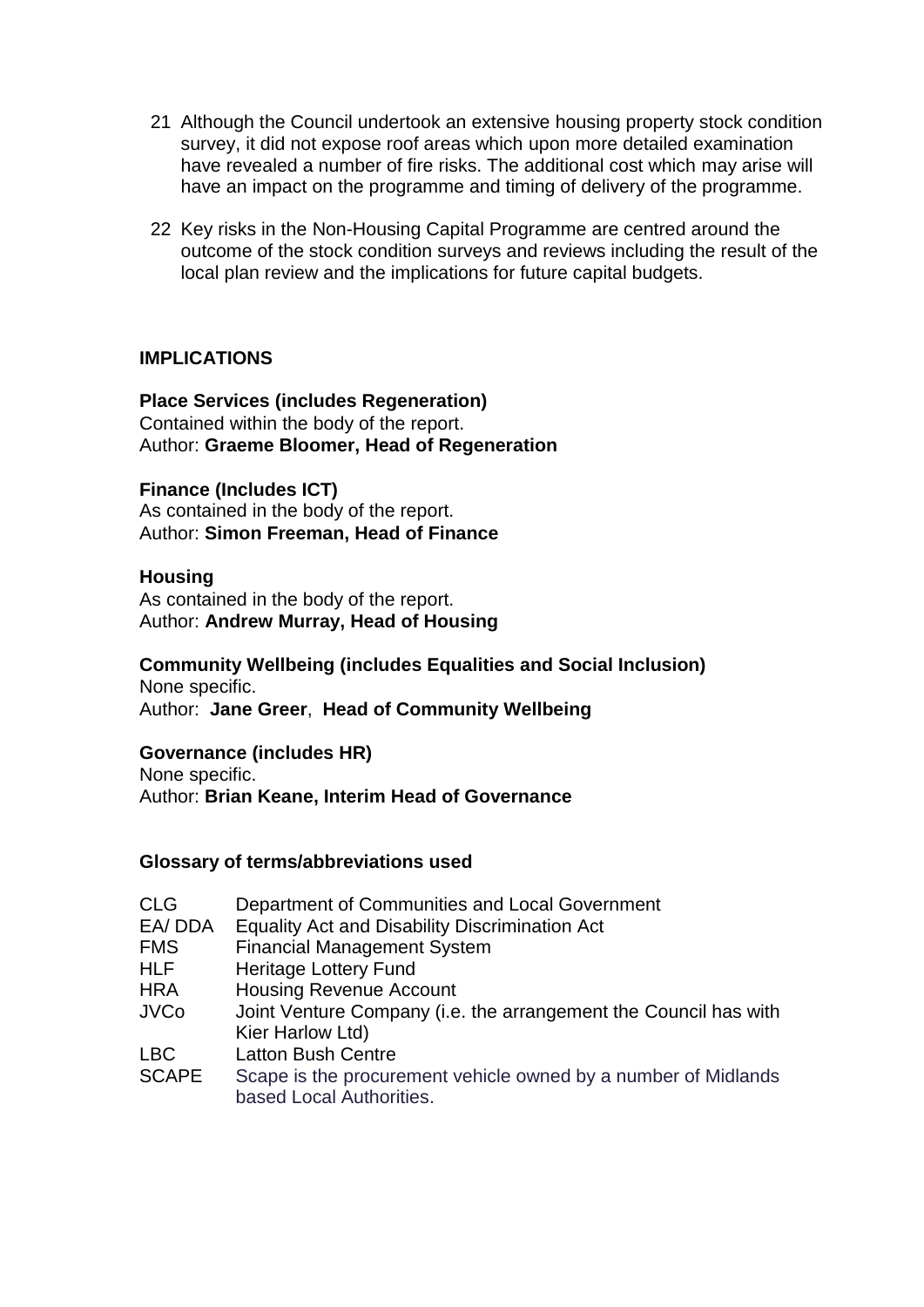#### **CAPITAL PROGRAMMES QUARTER 2 FINANCE REPORT, 2015/16 Update on the Status of Capital Projects**

#### **Housing Capital Programme**

- *A1.* Approval is sought (paragraph 6 of the report) for internal work of £450,000 planned for Sumners Farm Close to be carried forward for completion in 2016/17.
- *A2.* Within the original estimate for Internal Works there was an allocation of £3.2m for Barley Croft and Lower Meadow to facilitate extensive refurbishment works. Following consultation with residents a revised scope of works was agreed to include internal works to boilers, kitchens and bathrooms and windows. The scheme completed in 2015/16 with a revised budget requirement of £1.0 million.
- *A3.* As a result of the reduced budget requirement for the Barley Croft and Lower Meadow works additional works of £1.2m will now be possible on properties not originally on the work plan for 2015/16. This brings forward work from future years but is a reduction on the Quarter 1 forecast to enable other priorities in the programme to be met. Within the revised projected outturn of £7m there is an allowance for the settlement of final accounts due to the two contractors no longer engaged on internal work.

At Period 6 the following units have been installed and work carried out:

148 Kitchens

- 85 Bathrooms
- 10 Additional WCs

125 Electrical safety inspections with 34 new consumer units fitted and 64 additional smoke alarms

94 Boilers of which 60 included full heating systems (radiators)

- 116 New Doors
- 342 New Window
- *A4.* The Windows and Doors contract for 2015/16 was included in the SCAPE funded programme to be carried out by Kier Harlow. Following a pilot programme in 2014/15 it is expected that the work can be undertaken within a budget of £3.1m. (Original estimate £3.53m).
- A5. Preparation work for the external works contract has identified that a substantial number of properties have roofs of a non-standard construction and may require additional unforeseen work to mitigate fire risks. Work is urgently being carried out to understand the legal, planning and budgetary implications. If roofs with non-standard construction are limited in number it is anticipated that the current external works budget of £4,420,000, together with the leasehold element of the works of £576,000, will be sufficient to meet the likely costs. However, if this type of construction is more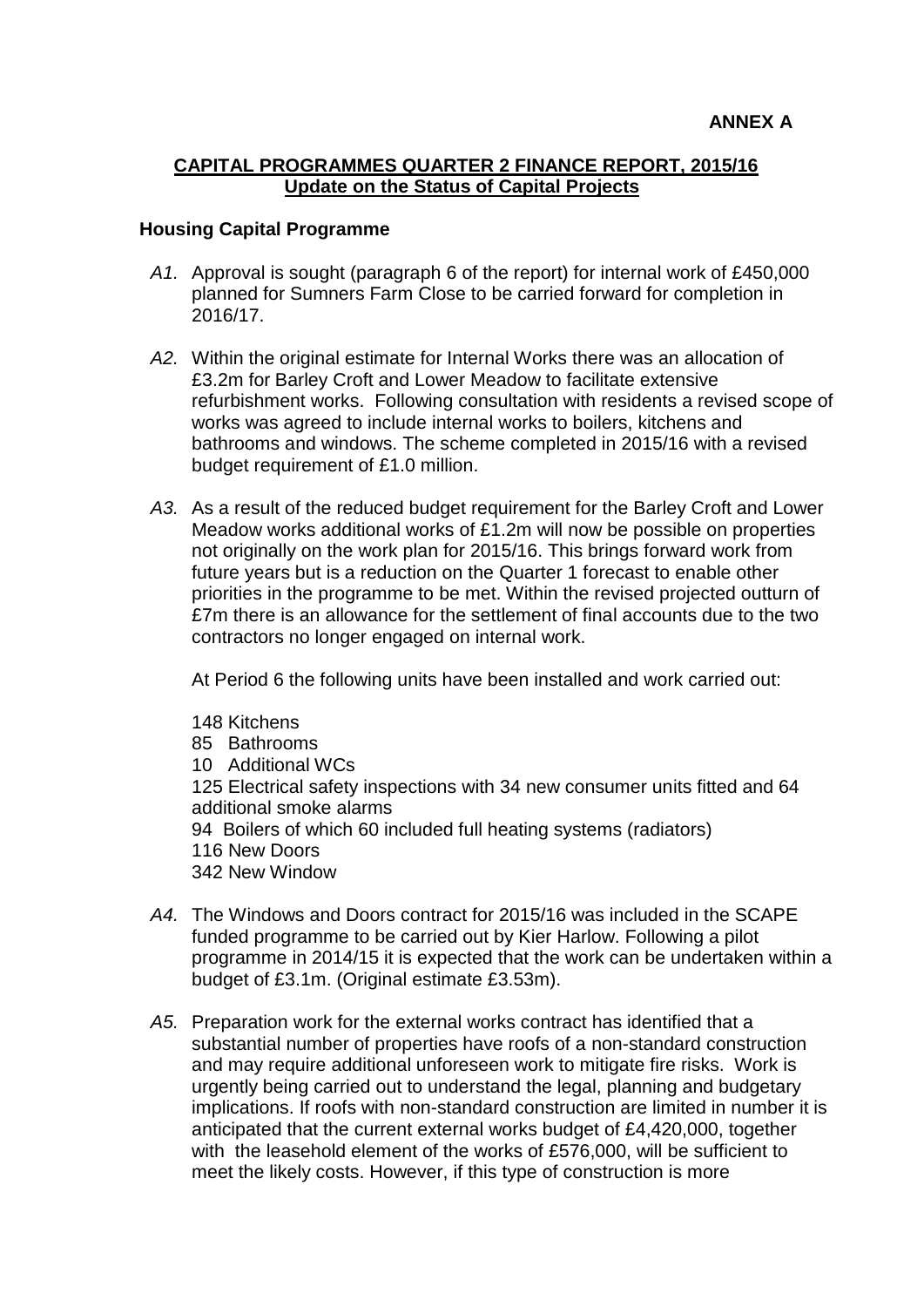widespread, the estimated costs and timescale for replacement will be reported to Cabinet later in the year.

- *A6.* Other works include garages, asbestos removal, work to lifts and communal works. The cost (£13,000) of removing the utilities at the Wissants will facilitate the disposal of this property. There is an increase in the final cost of the lift installation at Brenthall Towers and in the estimated cost of work to Stairwells within flat blocks and efficiencies have been identified in the allocation of work at Sherwood House. The projected outturn in the cost of Other Works is £2,027,000 (revised estimate £1,971,000).
- *A7.* A programme of Townwide Environmental works is planned costing £120,000 to support a number of small infrastructure schemes across the town. The cost is partly offset by a reduction in the Tenant Initiatives budget. Projected outturn for Environmental Works £141,000 (original £51,000).
- *A8.* Statutory testing of electrics and fire risk assessments have been carried out and resulted in a programme of works to ensure the upgrade of electrical systems and fire stopping works in communal areas. The programme of works in both these areas will run into 2016/17 with budget provision being made to continue the works identified. Projected outturn £1,071,000 (original budget £1,068,000).
- *A9.* Energy Efficiency costs have increased to enable preparatory work to be undertaken on the twenty six District Heating Systems in general and sheltered properties, where the boilers are near the end of their expected operational life. Planned works also include the installation of external wall insulation to Hughs Tower and environmental works in the The Hides plus refurbishment of the heating system at Tanys Dell. These measures will address energy efficiency issues and will have a direct impact on tackling fuel poverty. Preliminary works are being carried out in 2015/16 at a projected cost of £683,000. The remaining budget of £1,450,000 will be subject to a carryover request in order to complete the installation work in 2016/17.
- *A10.* Disabled adaptations include the installation of stair lifts which are now expected to incur an additional cost of £15,000. The cost of associated works that are required when a disabled adaptation is installed is included at a cost of £50,000. Projected outturn for Disabled Adaptations is £965,000 (original estimate £809,000).
- *A11.* The Governments Summer Budget will impose a reduction on Council rents of 1% a year for four years. This will have a substantial impact on the Housing Capital Programme as it is supported by a revenue contribution from the HRA. Although the rent reduction will be implemented from 2016/17 initial savings of £50,000 in the Housing IT programme and £30,000 from Internal works have been identified.
- *A12.* Following Cabinet approval on 26 March 2015, Kier Harlow Ltd has been awarded housing works packages under the SCAPE National Minor Works Framework up to a value of £5,863,800 per annum. This is EU procurement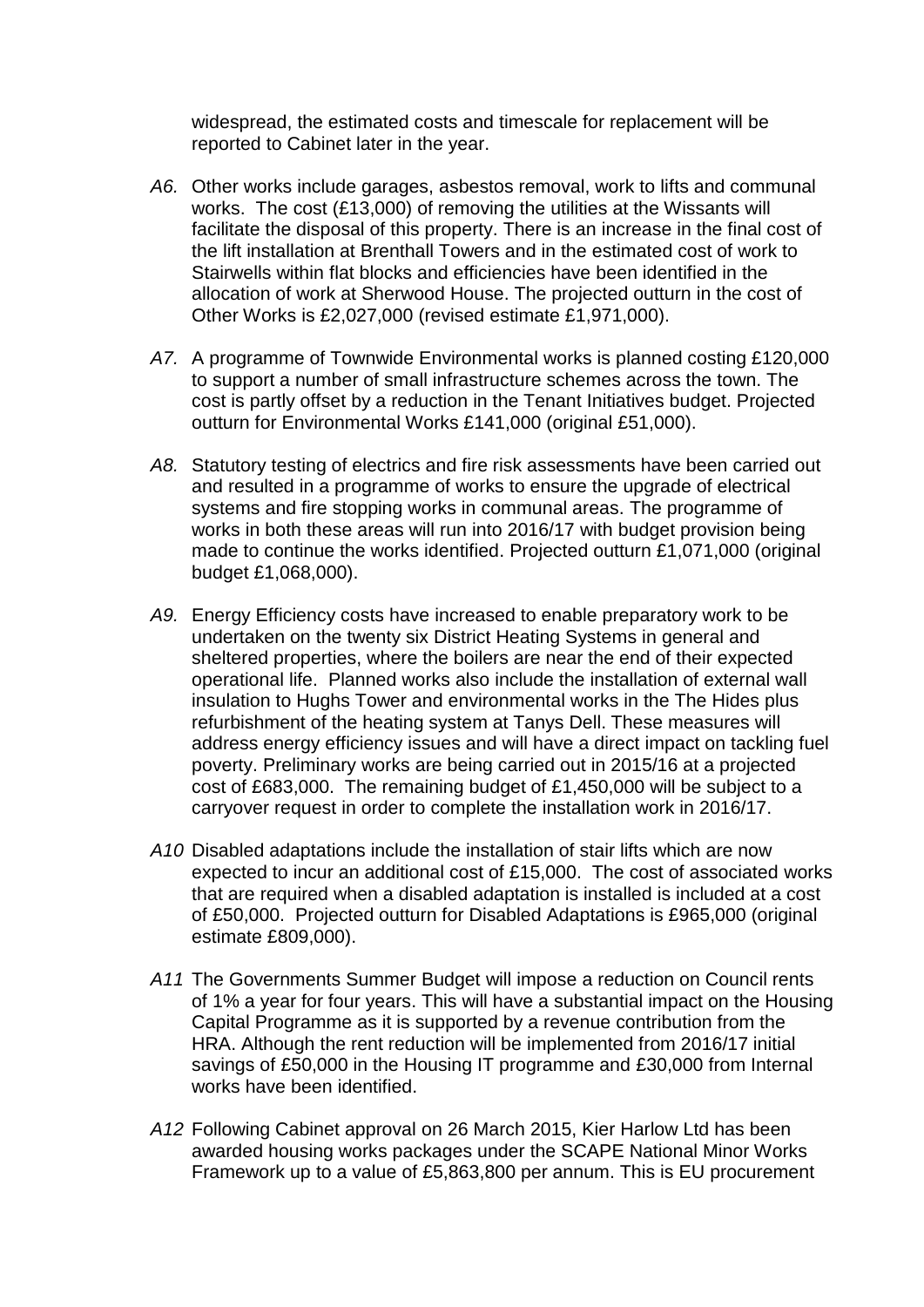compliant and covers internal work to properties including windows and doors, disabled adaptations and garages.

*A13.* These packages have been aligned to link closely to local area investment planning. This will reduce the impact of delivering multiple works to tenants' properties and should alleviate potential issues with access whilst providing a more efficient service.

| <b>SCAPE Works Packages</b>      | <b>Work Content</b>                    | Value (£) |
|----------------------------------|----------------------------------------|-----------|
| Internal works                   | <b>Kitchens</b>                        | 949,612   |
| Internal works                   | <b>Emergency Heating Installations</b> | 8,266     |
| Internal works                   | <b>Fuse Pulling</b>                    | 150,000   |
| <b>External works</b>            | <b>Windows and Doors</b>               | 3,100,188 |
| <b>External works</b>            | Damp and structural                    | 22,333    |
| <b>Related Assets</b>            | Garage Improvement Programme           | 501,032   |
| Lifts                            | Sumners Farm and Morris House          | 110,000   |
| <b>Disabled Adaptation Works</b> | Various major and minor adaptations    | 809,000   |
|                                  |                                        |           |
| Non-Housing Capital              |                                        | 212,610   |
| Programme: Garages               |                                        |           |
|                                  | Total                                  | 5,863,041 |

- *A14.* Forming part of the 2015/16 housing capital programme are the JVCo fixed price works allocated to Kier Harlow through the annual service charge. This work is undertaken in void properties and is estimated to deliver improvements as follows:
	- 85 kitchens,
	- 51 rewires,
	- 137 boiler / heating upgrades
- *A15.* The contract for a Pathfinder Project was approved in October 2013. Eighteen new houses have been completed at Felmongers, Fesants Croft and The Hill and are now subject to offers to potential tenants. The projected final account is £3,060,000 and will be supported by retained RTB capital receipts and grant income, drawn from Growth Area Funding, Stansted Area Partnership and other retained receipts.

### **Non-Housing Capital Programme**

- *A16.* Cabinet approved a report (23 July 2015) to upgrade ten existing plots at Fern Hill Lane Travellers Site. There are twenty-two plots in need of upgrade at an estimated cost of £628,000. A grant application for £490,000 has been approved by the Homes and Community Agency to carry out work to twelve plots. The cost of the refurbishment of the other ten plots will be met by Essex County Council and Harlow Council, each providing up to £70,000 (50%) of the cost.
- *A17.* Officers have now drawn up plans to carry out a series of stock condition surveys of Non-Housing stock over the next two years. The contract for phase one is expected to be awarded by the end of November 2015. The work will take 4 months to complete and will cover 60 properties including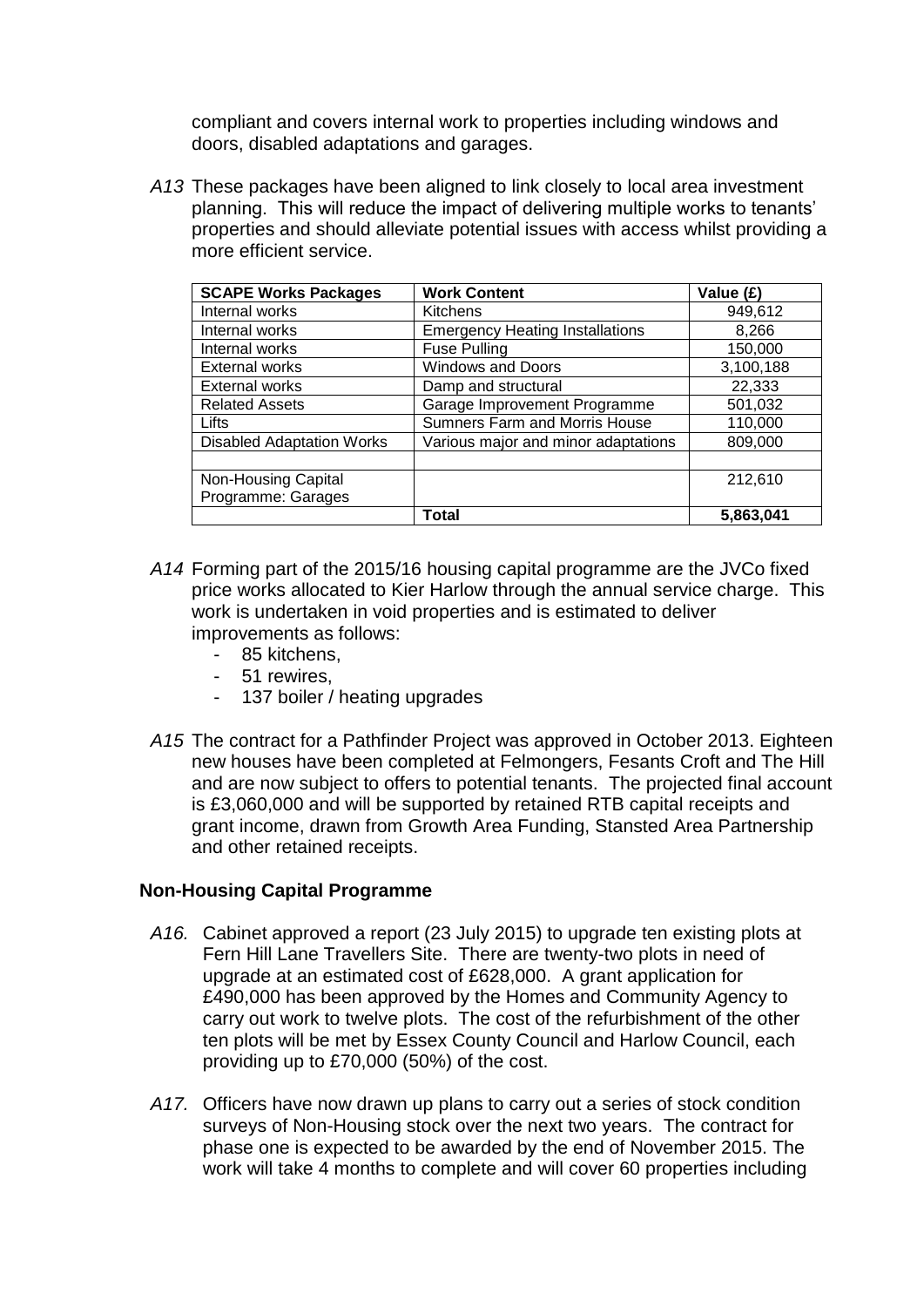Latton Bush Centre, the Advice Centre and the Civic Centre.

The report from the stock condition survey on the Playhouse carried out in 2014/15 has been received and is the basis for a 2016/17 Business Case. All the business cases put forward for 2016/17 will be subject to further scrutiny before the non-housing capital programme is put to members for approval.

A separate stock condition survey and dilapidation survey in respect of Mead Park Depot is in progress with the report due in mid-December.

- *A18.* The survey work will enable a schedule of non-housing assets for development or disposal to be produced and will also help shape and inform the future capital investment requirements for the non-housing asset portfolio.
- *A19.* Delays to planned IT work in 2014/15 resulted in the carryover of schemes to facilitate upgrades to the ICT infrastructure, software and backup solutions, totalling £104,000 which will now be completed in 2015/16. Within these schemes the proposed backup and disaster recovery work specification were finalised and agreed by a Waiver Report (10 August 2015) to the Portfolio Holder, amending the budget to £32,000 (original carryover £28,000).
- *A20.* Preparation for the upgrade to the Financial Management System, Agresso is underway. However, due to the need to ensure that the required infrastructure is in place, and that key personnel are available within IT and Accountancy, the full procurement has been delayed to the end of Quarter 3. Preparatory work will be carried out during 2015/16, however, the major part of installation will be carried out in 2016/17, to ensure closedown of accounts is not affected, resulting in a carryover of £170,000.
- *A21.* In Community Wellbeing new schemes in 2015/16 include the purchase of a minibus for the Leah Manning Centre and a new van for the Community Rangers, the latter is due for delivery in December 2015. In addition there are various works planned to improve leisure facilities in the town.
- *A22.* A Business Case for the purchase of a new Stage Control Desk (£44,000) at the Playhouse was approved by Chief Operating Officer decision 10 August 2015. The purchase was necessary due to the failure of the existing equipment and the crucial role the Control Desk has in the co-ordination of performances.
- *A23.* The approved budget for Disabled Facilities work to owner occupied properties is £610,000 which is supported by a grant from Communities and Local Government (CLG) of £323,000 for 2015/16. The Council has a statutory duty to carry out disabled facilities work to both tenanted and private properties.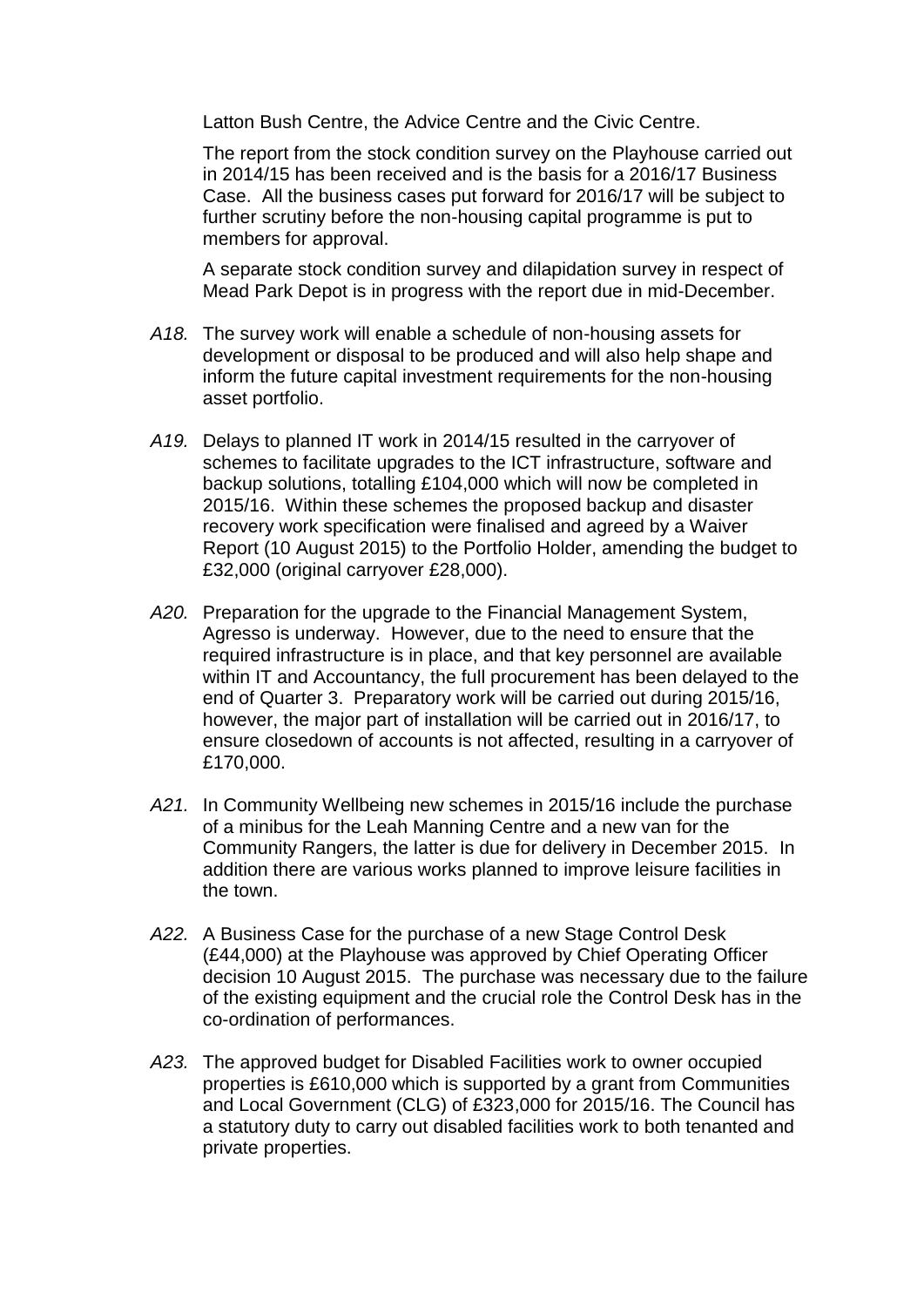- *A24.* Home Repairs Assistance Loans are made available by the Council to owner occupiers for work to improve homes which are repayable when the property is sold. Demand for such loans has increased in recent years such that a budget of £25,000 has been allocated from the 2015/16 Disabled Adaptations Budget.
- *A25.* A business case for the refurbishment of two offices and the reception area at Latton Bush Centre is included in the non-housing capital programme. The funding of £15,000 was drawn from the approved funding pot for Latton Bush Centre. The work is in two parts, one to refurbish two offices which will maintain income from office rentals and the second to provide a new reception area which will also improve security for the staff.
- *A26.* Business cases received for approval and funded from the Commercial Funding approved in the Capital Estimates Report 2015/16 in February 2015, include refurbishment of Shop 3 Colt Hatch £35,000, Shops 5 and 7 Corner House £40,000 and £15,000 respectively and new fencing at Barbara Castle Health Centre £27,000. Refurbishment of property is a statutory landlord function and maintains the fabric and security of the Councils properties.

The business case for the Civic Centre to install Anti-Glare film on front facing windows at a cost of £7,000 was funded from the approved general funding for the Civic Centre.

*A27.* Work on the capital contracts to restore the Town Park are almost complete. The landscaping contract is complete after undertaking extensive works across the park including introducing new paths and restoring the water garden area. The capital build contract is also almost complete. Pets Corner has reopened after refurbishment which has included a new Events Barn, new surfacing and a reconfigured layout. Two new entrances are still to be installed. Work on the bandstand has been completed except for renewing the concrete at the front of the stage. Work to the new Learning Centre and the refurbishment of Spurriers House is on-going.

Changes and variations to both the landscape contract and the building contract due to several unforeseen changes and the complexity of the project means that the expected final account for the two contracts is £2,134,000. This will require additional funding of £281,000 which will be funded through the HLF contingency fund and additional grant funding of £136,000 agreed at the beginning of the project.

Projected outturn for 2015/16 is £2,158,000. (Original estimate £1,648,000).

*A28.* External grant funding for the Town Park is £2,580,000 which with additional grant funding of £136,000 and approved contribution from the Council of £195,000 gives a total scheme budget of £2,911,000.